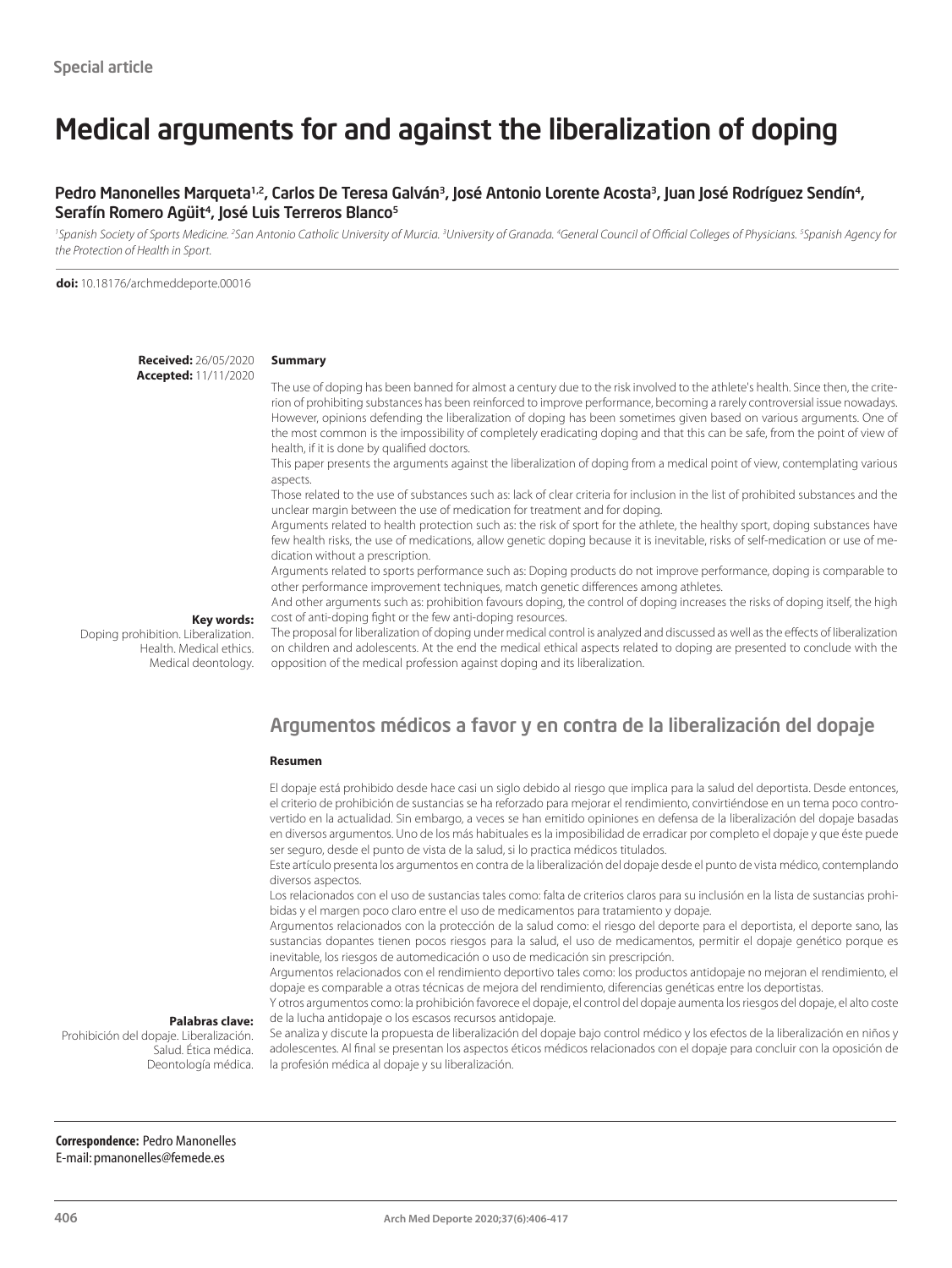### Introduction

The origin of the fight against doping can be attributed to the International Amateur Athletic Federation (IAAF) that in 1928 prohibits the use of doping, and specifically the use of stimulants 1. The International Olympic Committee, in 1960, set up the first Anti-Doping Commission and, together with some international sports federations, established the reasons for the anti-doping policy that are: to maintain and preserve the ethics of sport, to guarantee the physical health and mental integrity of the players and ensure that all competitors have an equal opportunity to compete<sup>2</sup>. Nowadays, the institution responsible for the World Anti-Doping Program is the World Anti-Doping Agency (WADA-AMA) with the legal support of UNESCO<sup>3</sup>, which highlight that the purposes of the World Anti-Doping Code<sup>4</sup> the athletes' fundamental right to participate in doping-free sport, to promote health, and thus to ensure fairness and equality in sport for all athletes around the world.

However, there is still a debate as to whether it would not be better to liberalise their use and leave the decision on whether or not to doping to the athlete's discretion, rather than taking all the measures involved in implementing anti-doping regulations

Doping tests are not supposed to identify all athletes using doping substances or methods<sup>5-7</sup>. Doping is more widespread than is indicated by reports of adverse analytical results (AAR) from laboratories accredited by the World Anti-Doping Agency (WADA)<sup>8</sup> and as reflected in surveys of anti-doping attitudes and behaviour<sup>9</sup>. Thererfore, is a strong suspicion that some sporting achievement is achieved through doping<sup>10</sup>.

Some authors believe that due to the fact that current rules have failed to prevent doping, and it is much more prevalent than the current data reflects, doping probably could not be eradicated. From this point of view, liberalising the use of prohibited substances would be the best way of avoiding the problem of doping<sup>10-13</sup>. But, on the other hand, the supporters of this proposal realise that a total liberalisation of doping would have major risks for the health of the general public, affecting a very large number of subjects<sup>12</sup>, including amateur athletes who already have an alarming and very high prevalence of doping use<sup>14-17</sup>. As a final proposal by these authors, performance-enhancing drugs should be allowed under medical supervision in elite athletes<sup>12</sup>.

This document presents the arguments for and against the liberalisation of doping that relate to health aspects, as well as the position of sports medicine in relation to the proposal to create a doping system by doctors.

### Arguments related to the use of substances and prohibited methods

### Lack of clear criteria for inclusion in the list of prohibited substances

### *Lack of clear criteria for inclusion on the list of prohibited substances*

One argument used by supporters of liberalization is that the criteria for inclusion on the lists of banned substances are unclear<sup>11,13</sup>. Criticism has been made of allowing the use of painkillers such as paracetamol<sup>11</sup> since it might improve the athlete's physical capacity. However, there are scientific proof tha paracetamol is an analgesic that does not improve performance and the athlete has the right to treat painful conditions. Surprisingly, the better knowledge of the use of some substances leads to findings that could force a reconsideration of the banning of substances such as painkillers, as it has been found that pre-competition users of painkillers may be particularly prone to the use of doping substances18.

The removal of caffeine from the lists of banned substances after it had been banned for years has also been criticised<sup>11</sup>. There is also criticism of other substances such as nicotine or tetrahydrocannabinol<sup>12,19</sup>.

When analysed anaylse these substances, there is only evidence of performance enhancement in the case of caffeine20 and possibly their non-inclusion on the banned list is due to the widespread use of coffee, given that 75% of sportsmen and women consume coffee before or during competition, but only 0.6% have urinary concentrations above 12  $\mu$ g-mL<sup>-1</sup>, which could be a high concentration<sup>21</sup>. In addition, the WADA monitoring program does not show significant consumption for doping purposes<sup>22</sup>.

More research is needed to provide greater evidence of any harmful effects of performance-enhancing technologies to deter potential users rather than coerce them. Additional actions might include placing substances on the banned lists with greater knowledge of their effects<sup>23</sup> and also carrying out doping controls more effectively<sup>7</sup>. .

### The blurred margin between the use of medication for treatment and for doping

It has been argued that medical treatment for athletes can be problematic when there is a need to use medicines included in the doping list, even if outside the sporting context these are medicines for regular and licit clinical use. It has also been argued that the system of therapeutic use exemptions (TUE)<sup>24</sup> is expensive and may in some cases deprive the athlete of adequate treatment<sup>25</sup>. In some cases, there have been difficulties in treating some athletes, as was the case with the use of beta2-agonists for the management of asthma<sup>26</sup>. However, this case has now been resolved by allowing the use of most of these preparations in clinical and inhalation doses without limitation. Additionally, the TUE system has been questioned since it is suspected that it might be a way of favouring the use of substances, not for therapeutic purposes but for doping<sup>27</sup>.

Doping has also been criticised by questioning whether so-called performance enhancing treatments are banned for athletes but allowed for other individuals, whether there are any relevant differences between therapeutic and performance enhancing treatments, and whether bans on performance enhancing treatments should be reconsidered on the basis of sporting disciplines<sup>11</sup>.

The first years of application of anti-doping regulations resulted in a time when certain medications could not be used for the legitimate and fully justified treatment of certain pathologies in athletes. The implementation of the TUE system was an enormous success that has allowed Medicine to treat patients, even if they are athletes, with prohibited medications, following the established rule which, in general terms, is adequate and sufficient.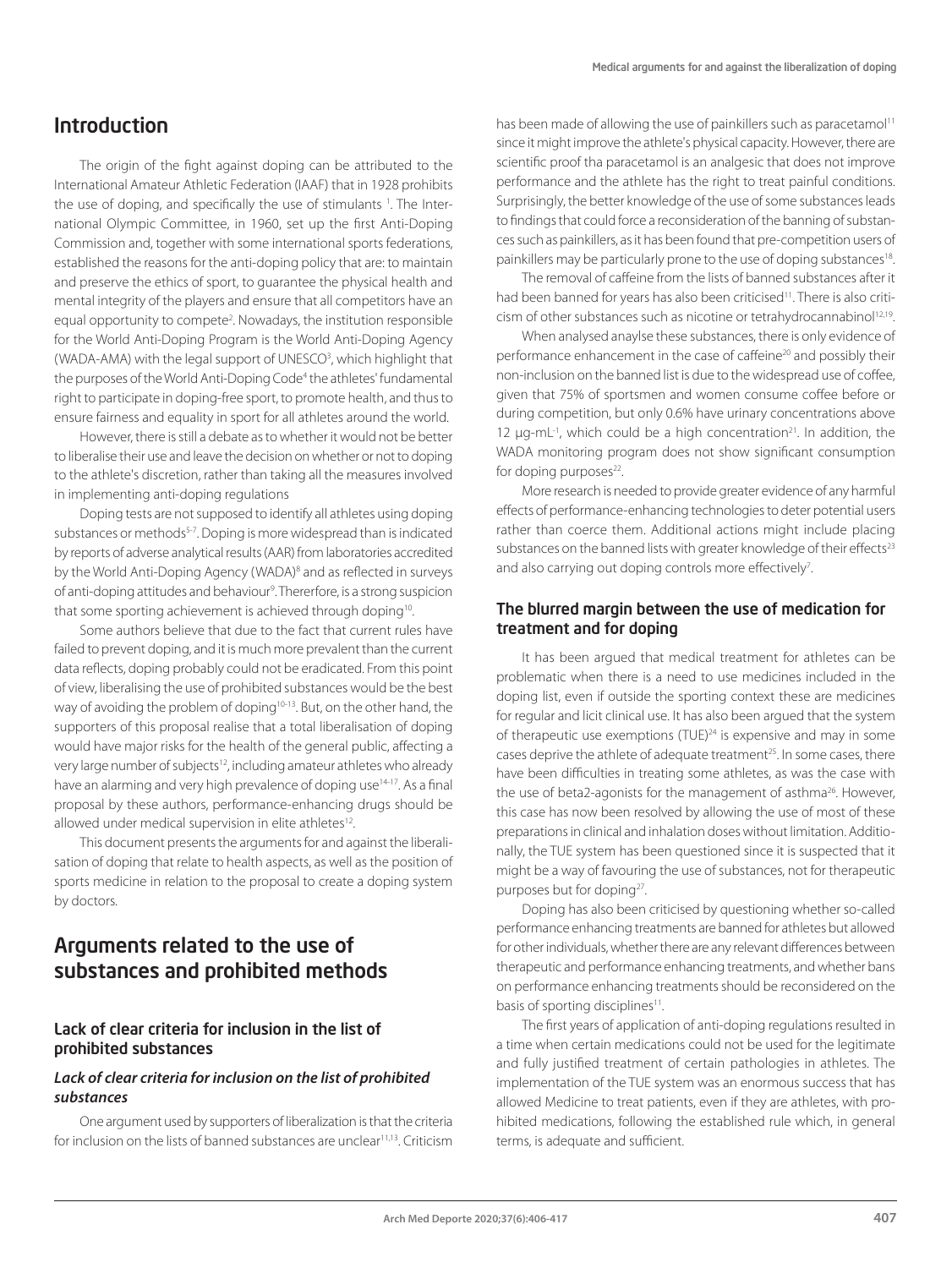What cannot be agreed upon is the differentiation between treatments for therapeutic purposes and those for improvement. In medicine there are prescription criteria for processes and diseases that are established by medical practice and evidence. There are no indications for improving treatment and, very possibly, the performance of this type of action by the doctor could be considered malpractice and, therefore, susceptible to constitute a lack of ethics.

The use of doping substances for therapeutic purposes has been suggested as a way of avoiding the consequences of sporting activity<sup>28</sup> and would be designed to protect the athlete from the potential great damage that training and the competitive calendar cause at such high levels of competition.

This therapeutic concept does not exist in clinical practice and the allegedly serious consequences of competitive sport have not been described either.

### Arguments related to health protection

### The argument of the risk of sport for the athlete

One of the arguments for banning doping is to protect the health of the athlete.

Supporters of liberalisation have several objections to this. They point out that, since sport has even fatal risks, there is no justification for using this argument in favour of control of doping. They consider that the argument of the health of the athlete is paternalistic and is not in agreement with the unhealthy aspects and risks associated with the practice of elite sport<sup>23</sup>. They understand that there is no knowledge of possible future harmful effects<sup>29</sup>. Finally, the abolitionists say that the argument for banning doping on health grounds, as is the case with banning alcohol from driving vehicles, is not an argument for banning doping because driving under the influence of alcohol endangers the lives of others and is therefore a public health offence, and this does not seem to be the case with doping. For them, what is dangerous is not the use of doping procedures, such as the use of substances or even blood transfusion, but the clandestiny, without medical supervision and without the athlete being aware of the risks and possible future effects. In addition, due to the fact that harmful effects on health may be greater with a ban than with tolerance accompanied by medical supervision and information to athletes, they justify liberalisation since this would considerably reduce the risks<sup>11,29</sup>.

Sport is an activity whose essence is competition<sup>30</sup>, which places the athlete at the limit or above his possibilities and therefore generates risks that are inherent to sport itself. This is why the federations adopt rules to reduce the risks and not to take new risks, such as doping. It is precisely because of the risk inherent in sport that the argument for banning doping is fully justified so as not to add to the risks to the athlete beyond those already posed by the sport itself. Moreover, the risks of doping are additional and avoidable, whereas some of the risks of sport are unavoidable<sup>31</sup> such as in diving, combat sports, caving, mountaineering and motor sports.

Moreover, the use of some doping substances is not only a risk to the health of the athlete who is doping, but also to others, for example:

− Cocaine and anabolics increase the aggressiveness of the sportsman or woman over other sportsmen or women. It could involve a

risk in boxing and other combat sports, fencing, olympic shooting, archery and biathlon.

- − Narcotics, by lowering the level of awareness, can endanger the lives of other athletes or other people (climbing, mountaineering, caving, canoeing, bobsleigh) and in circumstances that make the athlete lose control and impact on other athletes or spectators as in motor sports (motor racing, motorcycling, jet skiing, even cycling).
- − The same applies to other products that lower the level of attention of the sportsman or woman.

Doping also has other effects on others. Some athletes resort to doping because they are certain that their opponents are doping, and if they do not do so too, they will be at a disadvantage<sup>32</sup>. This is the socalled coercion or "moral damage" argument<sup>33</sup> whereby the depositor who dopes harms "clean" depositors by forcing them to dope, which is a form of coercion that harms others and is a further argument for refusing doping. According to this argument, doping should be banned because it forces athletes to use it if they want to compete at higher levels. Since clean athletes are being coerced into doping, they are not fully responsible for their actions. Thus, if they cannot withstand the pressure exerted on them both by other competitors and by the elite sport system itself, they are not autonomous in their actions. Only the intervention of sports institutions can protect their autonomy and allow them to decide not to use drugs when competing at elite level. Rejection of doping therefore safeguards the autonomy of competitors.

Moreover, athletes who are convinced that their opponents are doping are the most vulnerable group to use doping procedures<sup>34</sup>.

Finally, a risk for the athlete would be that they would be pushed into doping without being clearly indicated that he is being doped, which can happen in two circumstances:

- − Children. As occurred in the former German Democratic Republic35, which had very serious consequences. At least one case of sex change from woman to man, the virilizations of anabolized women, has been known and the pain of muscular rigidity experienced by children when subjected to processes of anabolization, to name only a few, has been described.
- − Adults. In general, the athlete has knowledge and experience and the minimum commitment to knowledge at least of the doping rules is assumed so that he or she is not misled by others into doping. However, it may be that in some cases there is a lack of vigilance in the advice given to him or her to take substances and get caught up in a doping procedure.

It is therefore important that there is a procedure for checking that athletes are not being exploited by others<sup>36</sup>. It should be remembered that athletes have confidence in the people around them, who are not always totally concerned with their well-being and may be the ones who lead them to take drugs in order to maintain performance, bearing in mind that support depends on sporting success<sup>37</sup> and that athletes are over-motivated to achieve better marks, along with very high economic incentives and sometimes political and social pressure<sup>11</sup>.

A very important part of Sports Medicine is to take measures and propose actions to prevent or at least minimise the risks inherent in sport. What cannot be accepted is the argument that, since sport has risks, those that may arise from the medically controlled use of doping substances are accepted<sup>12</sup>. Doctors should not adds risk to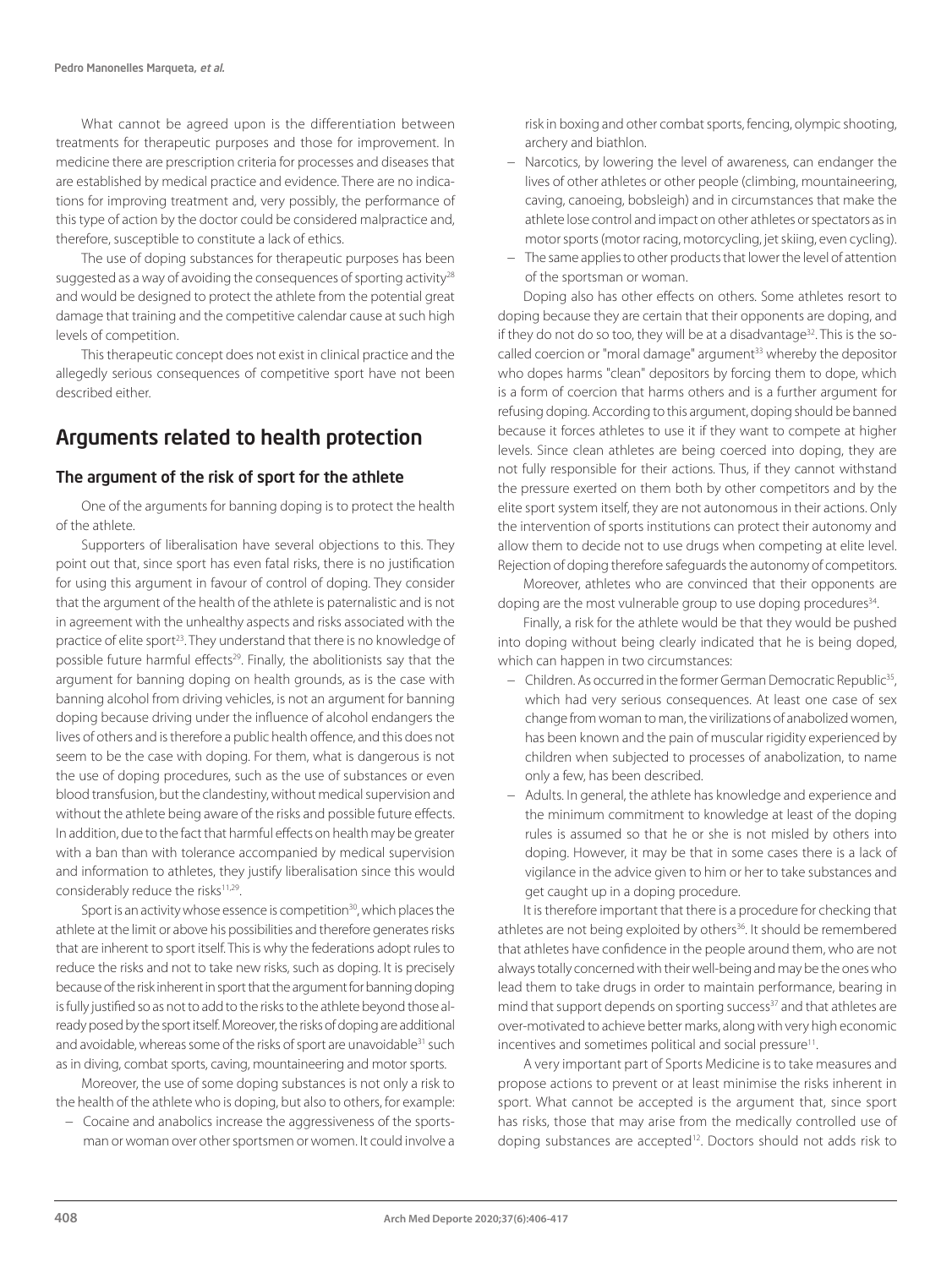the athlete. This goes against his professional precepts and his code of ethical conduct.

### The healthy sport argument

The argument of banning doping on health grounds has been considered by supporters of liberalisation to be a false moral argument indicating that there are sports involving real health risks<sup>12</sup>.

It has already been pointed out that the risk is inherent in sport and is thus accepted by society as a whole. The fight against doping seeks to avoid risks that are additional to those inherent in sport, and the argument to that effect is therefore misplaced.

Today's medical work is not the "picturesque image of an ideal harmony between beauty, strength and health devised by the first Olympic movement"12 but the work of prevention in all aspects to prevent the problem from appearing.

There is no need to insist on the principle that it should not be the doctor who favours attitudes or strategies, such as the proposal of medically-directed doping that lead a person to self-destruction.

#### Doping substances have few health risks

It has been indicated that the effects of doping substances are not as harmful as claimed, that there is little evidence available on the long-term effects of anabolic steroids and that the medical profession has little credibility regarding the consequences of anabolic steroid use because they are based on athlete comments and advice from other drug users<sup>23</sup>.

The scientific literature now offers many scientific evidence on health risks of prohibited substances and methods. The following description is not intended to be a comprehensive review of the harmful health effects of doping substances and methods but, it might be sufficient for the reader to appreciate the risks inherent in the use of various doping procedures.

Athletes who use doping often use a combination of several drugs in high doses, which are constantly changing, leading to interactions and counter-actions. Among the biomedical side effects of doping, cardiovascular effects are the most harmful because they can increase morbidity and mortality<sup>38</sup> (Tables 1, 2).

#### **Table 1. Describes the side effects of ephedrine.**

#### **Side effects of ephedra and ephedrine39**

- − Arrhythmias.
- − Sudden death.
- − Myocardial infarction.
- − Vasospasm.
- − Hypertension.
- − Myocardial hypertrophy.
- − Cardiomyopathy.
- − Myocardial necrosis.
- − Cerebral vascular accident.

#### **Table 2. Describes the side effects of anabolic androgenic steroids.**

| Side effects of anabolic androgenic steroids <sup>38-40</sup> . |                                                                                                                                                                                                                                                                                                                                                                              |
|-----------------------------------------------------------------|------------------------------------------------------------------------------------------------------------------------------------------------------------------------------------------------------------------------------------------------------------------------------------------------------------------------------------------------------------------------------|
| Cardiovascular                                                  | – Arrhythmias<br>- Sudden death<br>- Thrombosis<br>- Peripheral embolism<br>- Myocardial infarction<br>- Coagulation disorders<br>- Polycythemia<br>- Coronary atheromatous disease/dyslipaemia<br>- Hypertension<br>- Myocardial hypertrophy<br>- Cardiomyopathy<br>- Myocardial necrosis<br>- Cerebral vascular accident<br>- Coronary Arterial Ectasia<br>- Heart failure |
| Liverworts                                                      | - Inflammatory phenomena and cholestasis<br>- Peliosis<br>- Neoplasms                                                                                                                                                                                                                                                                                                        |
| Neuroendocrines<br>(male)                                       | - Suppression of the hypothalamic-pituitary-<br>adrenal axis<br>- Hypogonadism by withdrawal AAS<br>- Gynecomastia<br>- Prostatic hypertrophy<br>- Prostate cancer                                                                                                                                                                                                           |
| <b>Neuroendocrines</b><br>(female)                              | - Virilization                                                                                                                                                                                                                                                                                                                                                               |
| Neuropsychiatry                                                 | - Major mood disorders: mania, hypomania,<br>depression<br>- Aggression, violence<br>- Dependence<br>- Neuronal apoptosis, cognitive deficits                                                                                                                                                                                                                                |
| Musculoskeletal                                                 | - Premature epiphyseal closure<br>- Tendon ruptures                                                                                                                                                                                                                                                                                                                          |
| Renal                                                           | - Acute renal failure due to rhabdomyolysis<br>- Focal segmental glomerulosclerosis<br>- Neoplasms                                                                                                                                                                                                                                                                           |
| Immunology                                                      | - Immunosuppressive effects                                                                                                                                                                                                                                                                                                                                                  |
| Dermatologicals                                                 | – Acne<br>- Stretch marks                                                                                                                                                                                                                                                                                                                                                    |

The terrible consequences on the health of thousands of athletes, especially women and children, of the anabolisation programme in the former German Democratic Republic must not be forgotten<sup>35,41</sup>.

Regarding erythropoietin and similar products, miscalculations in dosage and dehydration can lead to haematocrit values as high as 80%, resulting in severe hyperviscosity with risk of encephalopathy, stroke, tissue hypoxia, as well as high blood pressure and possible heart failure<sup>42</sup>. There is also a severe risk of hypercoagulability with risk of pulmonary embolism, myocardial infarction and formation of peripheral thromboembolisms. Cases of sudden death have been reported that are probably related to the above-mentioned adverse effects<sup>39,43</sup>.

Excessive use of growth hormone can cause side effects such as hypertension, cardiomegaly, ventricular hypertrophy and dyslipaemia<sup>44</sup>.

The adverse effects of insulin-like growth factor (IGF-1) include acromegaly, myalgia, oedema, dyspnoea and hypoglycaemia and might have cardiac effects similar to those of growth hormone<sup>44</sup>.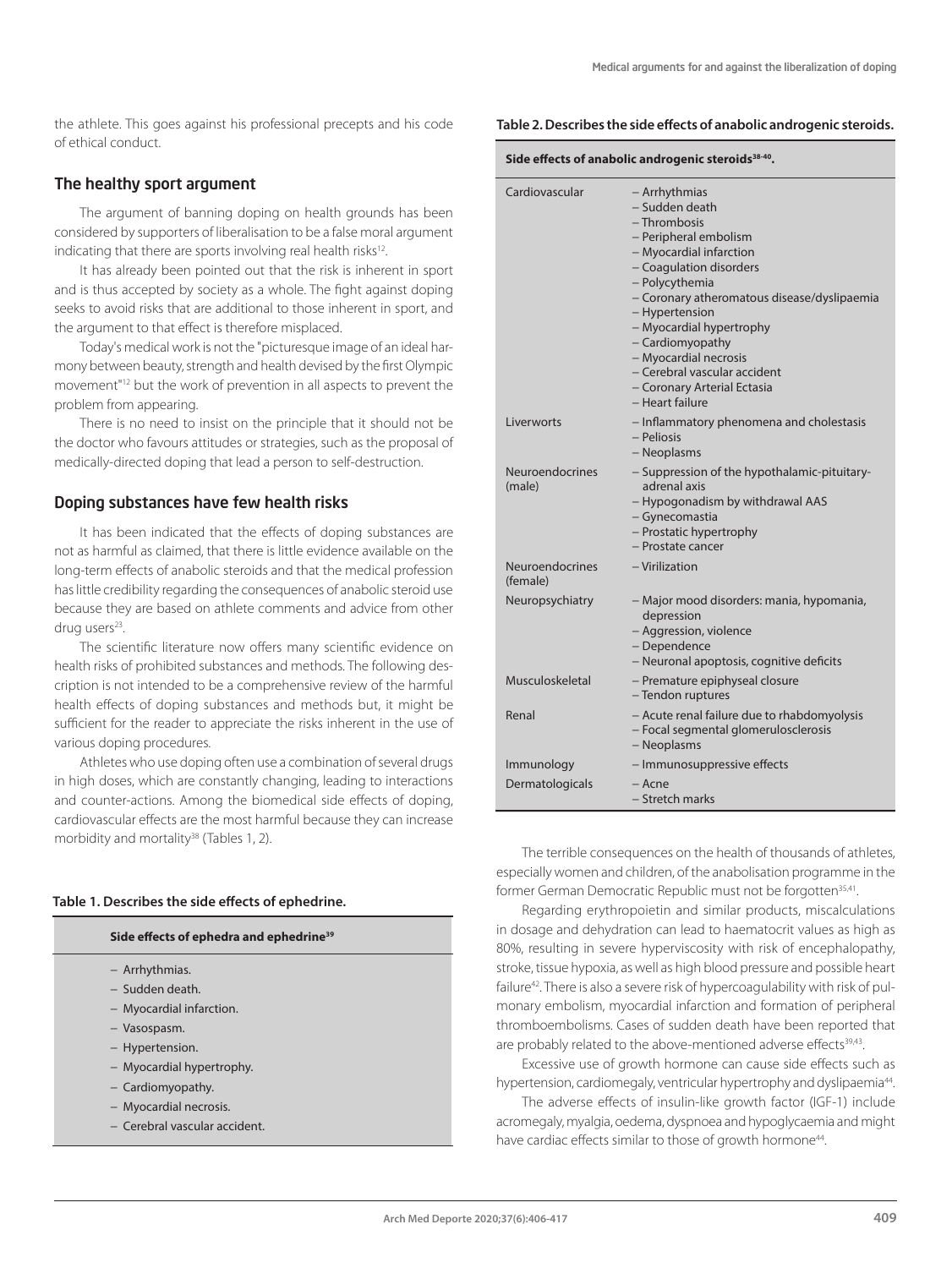#### **Table 3. Side effects of gene doping45.**

- − Plasmid DNA. Immunological alterations with inflammation and fever.
- − Growth hormone. Oncogenesis.
- − IFG-1. Oncogenesis, development of solid cancers and increased tumour growth.
- − Overexpression of Epo. Increased hematocrit, increased blood viscosity, heart overload, microcirculation block, stroke and heart failure.
- − Complete blockade of myostatin activity. Decrease in mass specific muscle force and shift to a faster more glycolytic phenotype suggesting impairment of the oxidative capacity of the muscle. Decrease in mass specific muscle force and shift to a faster glycolytic phenotype suggesting impairment of the oxidative capacity of the muscle<sup>46</sup> (effects observed in mice).

Blood doping, and also artificial oxygen carriers or plasma expanders, cause tachycardia and increased post-loading of the heart, which can lead to hypertension, myocardial infarction and heart failure<sup>42</sup> and an increased risk of thrombosis.

Gene therapy has a clear morbidity in humans and some risk of mortality after vascular administration. The risks of gene doping are of two types: those arising from the procedures for delivering the product and those arising from the uncontrolled expression of the genes. The risks are summarised in Table 3.

The work of Pärssinen *et al.*47 finds an increase in premature mortality in competitive powerlifters who used ALE with a 4.6-fold increased risk (95% CI 2.04-10-45;  $p = 0.0002$ ) compared to the group of powerlifters who had not used ALE.

### The use of medicines

The use of many medicines depends on doctor's prescription. Prescription is a medical act resulting from a diagnosis. If there is no diagnosis, there is no prescription, and there can be no prescription on demand, especially if the individual is not ill, has no pathology or does not need a preventive prescription.

The Spanish Code of Medical Deontology<sup>48</sup>, which establishes compulsory rules for doctors, indicates that the primary duty of the doctor is to care for the health of the individual and will never intentionally harm the patient.

The doctor must respect the patient's refusal, in whole or in part, of treatment, but if the patient demands from the doctor a procedure which the doctor, for scientific or ethical reasons, judges to be inappropriate or unacceptable, the doctor, having been appropriately informed, is dispensed from acting.

The doctor must have the freedom to prescribe, respecting scientific evidence and authorised indications, which allows him to act independently and guarantee quality.

An additional case would be to treat the athlete to restore the alterations that occur during training, and which could show values of variables at lower than normal levels. This might happen with hormone

levels after hard competition or strenuous training. It is clear that among the qualities of the sportsman or woman that can differentiate him or her from others, is his or her capacity to restore homeostasis, so therapeutic aids (hormonal contribution, for example) in this sense would be a clear interference in the normal physiological processes involved in sports practice.

Moreover, it is not deontologically acceptable that the doctor contributes fraudulently to the improvement of the athlete's performance. The assessment of the suitability to practice sport must be based on criteria of care for the health and physical and psychological integrity of the subject. In this respect, doping by sports medicine societies is also prohibited<sup>49,50</sup>.

#### Allowing gene doping because it is unavoidable

There is an argument for liberalisation which argues that, since gene doping is inevitable, what needs to be done is to allow it by regulating its use<sup>51</sup>. The justification for this proposal is that the improvement that gene doping causes in the body can be described as legitimate since this intervention is not within the scope of the harm argument (because its risk is not excessive) nor does it affect the spirit of sport. At least provisionally, genetic modifications affecting the germ line should only be prohibited until scientific evidence can certify that these genetic modifications do not affect the health of the offspring.

It has already been indicated in the previous section that gene therapy is not free from significant risks and it is more than evident that the peculiarities of this therapy should be reserved not only for medical problems under strict prescription but also for truly serious diseases for which there are no other effective forms of treatment.

### Risks of self-medication or use of medication without a prescription

In addition to the risks of using doping substances, there is the use of non-medically prescribed substances as is the case with opiates in adolescent women<sup>52</sup>, which has important consequences on their health and on the foetus when used in pregnancy<sup>53</sup>. There is also a high risk of neuropsychological dysfunction among students who abuse stimulants without a prescription<sup>54</sup>.

Decriminalisation is also being considered in professional and highperformance sport because the clandestine practice of doping leads to many professional sportsmen and women and aspirants to health insecurity<sup>13</sup>. Additionally, the use of doping substances, in many sports and on all continents, has become a major public health problem due to the lack of quality controls<sup>55</sup>.

The answer to these arguments is that the responsibility for clandestine use lies with those who practise it and that liberalisation would undoubtedly promote doping among young people and amateurs. The argument based on leaving it to the good judgement of athletes not to use doping in the knowledge of its negative consequences for their health is not sustainable. In fact, prohibitive and punitive strategies have shown the best results in terms of abandoning substances or actions which could endanger the health of the general population, as has been the case with smoking or road speed control.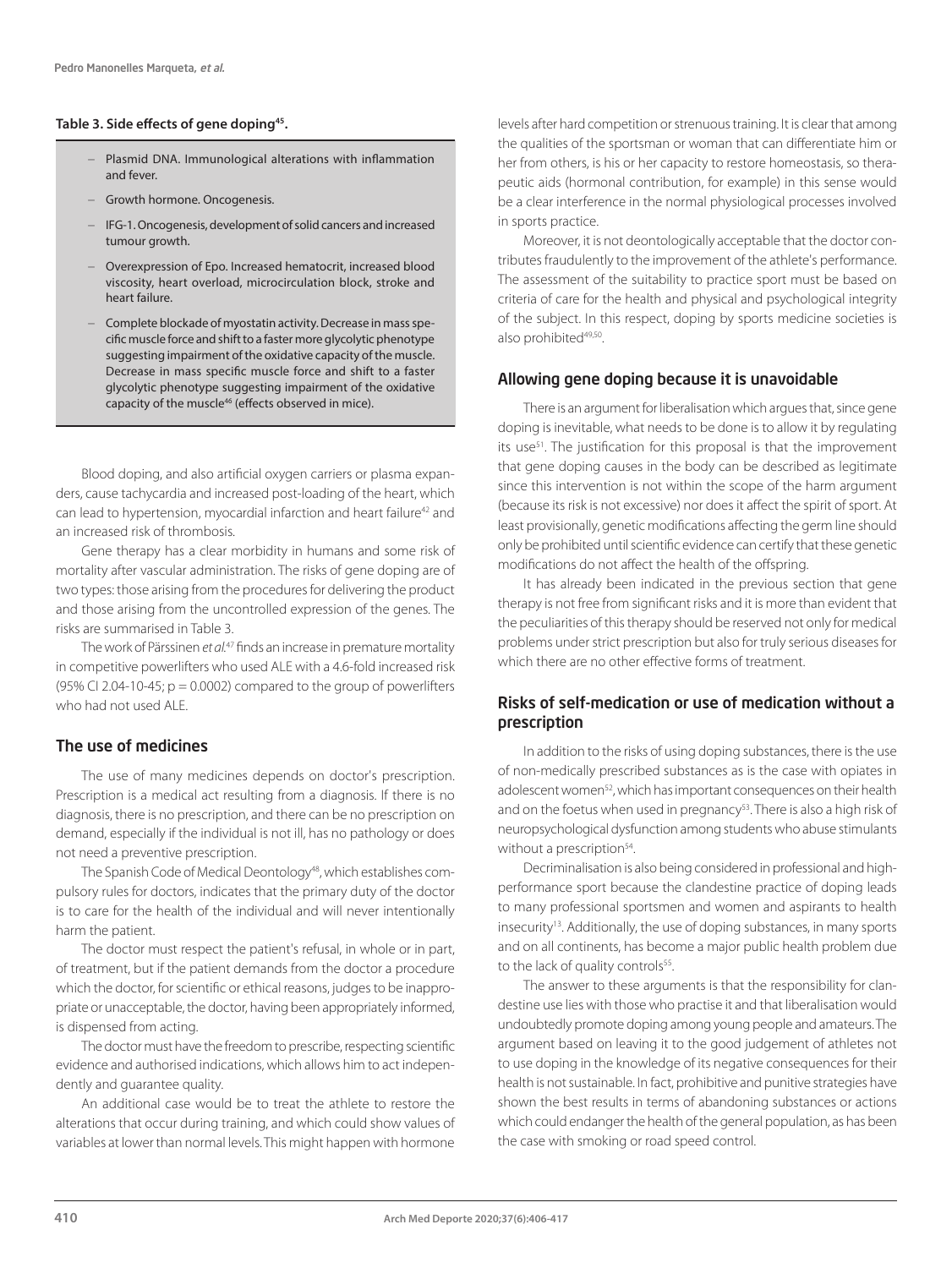In cases where doping is not monitored, it is very worrying to know that up to 50% of atheltes would agree to doping in the knowledge that they would die within five years if they were sure that by doping they would achieve great success<sup>56</sup>. Thus, these circumstances are a further argument for considering that liberalising doping would increase its current negative consequences.

### Arguments related to sports performance

### Doping products do not improve performance

It has been argued that the banning of doping substances is incorrect and immoral since it is doubtful to produce performance improvements or are non significant to improve results in competition. In addition, it would take large cohort and double-blind studies to prove that they actually cause performance improvements<sup>57</sup>. However, it should be remembered that it is difficult for ethics committees to authorise studies on the effects of supra-physiological doses for nonclinically approved uses<sup>58</sup>.

It is obvious that if the effects of the different forms of doping were not effective, they would not be used. The most striking case may be the discovery that the effects of anabolic steroids are dosedependent<sup>59</sup>. There were many studies that found no effect of AAS on increasing muscle size and strength<sup>60,61</sup>, but with higher doses AAS have been found to cause a 5-20% increase in muscle strength and a 2.5 kg increase in body weight<sup>62</sup>.

As far as oxygen availability enhancers are concerned, the effects of blood re-infusion on exercise have been known for almost 50 years<sup>63</sup> and recently Lundby *et al*<sup>64</sup> indicated that the effects of blood doping on performance were very significant.

### Doping is comparable to other performance-enhancing techniques

It has been argued that doping is no different from performanceenhancing techniques such as shaving the body of swimmers or refractive surgery to improve visual acuity in precision sports<sup>57</sup>. Moreover, it is surprising that the use of oxygen availability enhancers, such as EPO, are banned, but that hypoxia tents or training at altitude, which have similar effects, are not<sup>65</sup>.

The answer to the first arguments is simple. Firstly, athletes have the right to have their pathologies treated, such as the correction of myopia. Secondly, the improvements in performance are marked by the rules of each sport (in swimming, shaving is allowed, but not certain swimming suits or adhesive therapy strips, for example<sup>66</sup>. With regard to the use of oxygen availability enhancers, each athlete can follow the best training to stimulate the physiological processes that improve his performance. The use of hypoxia workouts has not been forbidden, but the use of EPO and blood transfusion is prohibited because their effects do not respond to physiologically activated stimuli and therefore without control of the homeostasis processes, which can add a risk. Their use is reserved for patients generally suffering from serious illnesses.

There is no doubt that the rules in sports have a point of arbitrariness, but the interpretations of the rule make it precisely that sport and its achievements are valued<sup>58</sup>. The importance of sporting rules is

easy to explain: nobody would understand if, in order to encourage basketball players, the diameter of the basket were increased to make the game easier<sup>58</sup>. JW Levine<sup>57</sup> wondered ,referring to the discussion on the liberalisation of doping, that why athletes had to use their legs if they would be go faster by cycling. Obviously, everyone understands the need for rules. The athlete needs a difficulty and the spectator values the natural aptitudes and preparation of the athlete.

### Matching genetic differences between athletes

Another argument in favour of liberalisation is that doping would make it possible to even out the differences between athletes resulting from natural, genetically determined qualities, which is known as the natural lottery of the most gifted<sup>67</sup>. Genetic lottery prevent everyone from competing on the same level<sup>10</sup>.

This argument highlights the lack of awareness that in sport it is essential to exalt the diversity of natural talents and that the skills and dedication of competitors is decisive<sup>58</sup>. Different sports emphasise different natural abilities and in this sense, differences in people's aptitude for different sports are not a reason to try to match them artificially, for example through doping, but to highlight the wide variety of sports and equally the great diversity of human beings.

Moreover, this argument is inconsistent, because if the use of doping substances were allowed, they could also be taken by the most gifted, unless these athletes were prohibited from doing so. This would mean that sporting success would be determined by the decision of the persons or bodies deciding on the use of substances. On the other hand, the doctor, who according to the promoters of this initiative would be the one to administer the substances, cannot decide who deserves to improve and who does not, nor is it up to him to level the attitudes between athletes<sup>31</sup>.

### Other arguments

### The argument that banning encourages doping

This argument is based on what happened at the beginning of the 20<sup>th</sup> century in the United States of America (USA) with the dry law that prohibited the manufacture and marketing of alcohol<sup>68,69</sup>. The argument is that prohibitions have a call effect, that they promote clandestine business and that they favour the consumption of prohibited substances. It is therefore argued that doping control increases the risk by favouring the clandestine business of doping substances<sup>10</sup>.

While it may be thought that prohibition increased the consumption of alcoholic beverages, the reality is that it decreased mortality and hospital admissions due to the consequences of alcoholism, as well as annual per capita alcohol consumption to less than half of that prior to the prohibition period, and created an atmosphere of understanding of prohibition by society<sup>70</sup>. These beneficial effects were maintained after the ban was lifted<sup>69</sup>.

Furthermore, it has been considered incorrect to say that the experience of this ban would always result in failure. Subsequent experience shows that partial bans can produce substantial public health benefits at an acceptable social cost<sup>68</sup>.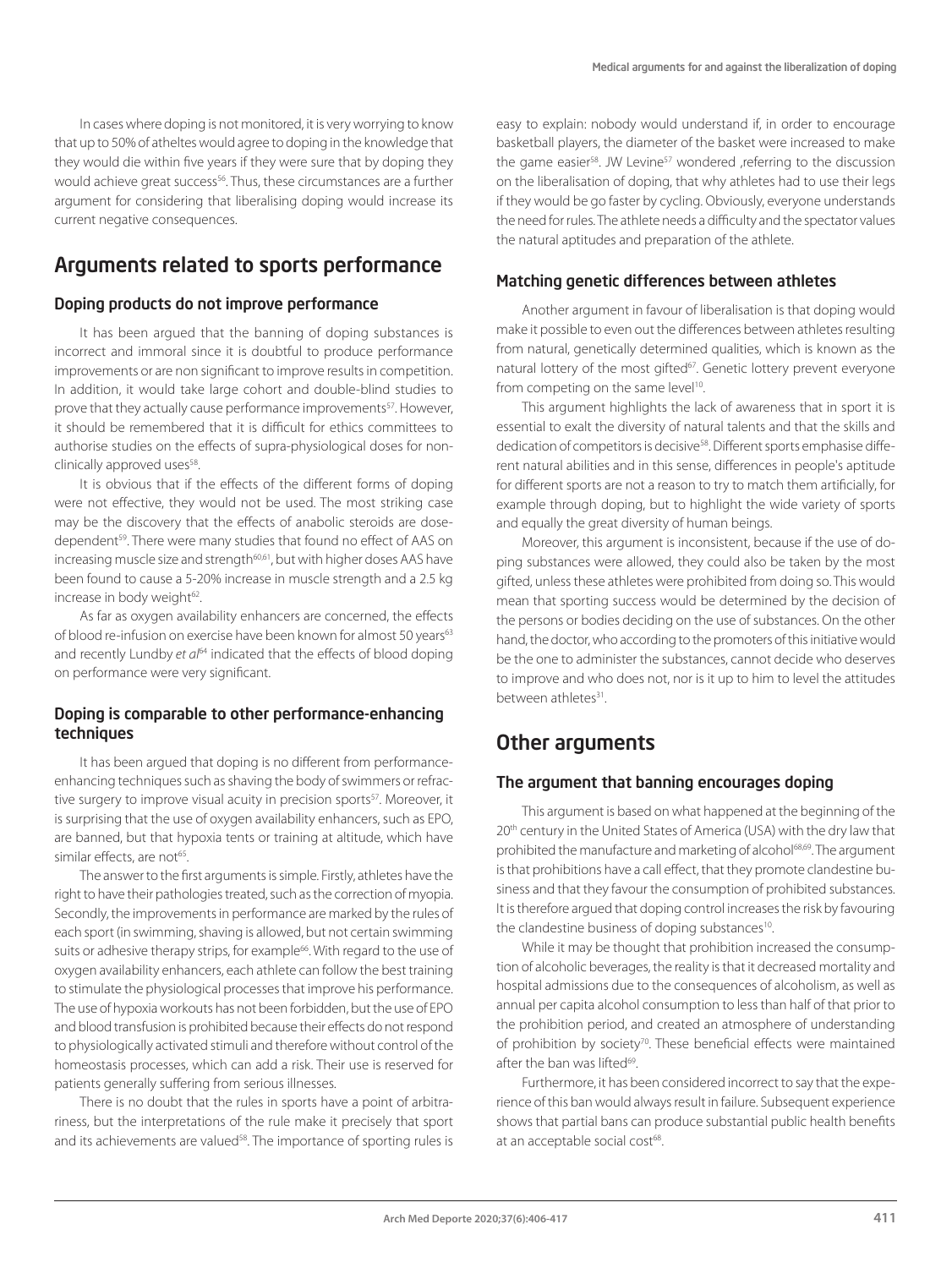The comparison between the dry law and the ban on doping seems unfortunate and not at all comparable for two reasons. Firstly, because in the USA there has been a shift from no ban on alcohol consumption to a total ban on it. However, doping has always been banned. Furthermore, there have been bans that have proved effective, such as the ban on smoking in Spain, which has reduced the risk of people exposed to tobacco, its sale and consumption and the rates of acute myocardial infarction, ischemic heart disease and asthma71,72.

### Doping control increases the risks of doping

It has been argued that doping leads to dangerous behaviour that would not occur if its use were liberalised<sup>12</sup>. For example, the detection of oil-based esters of nandrolone, which belong to a class of anabolic steroids with few side effects and little risk of liver disease, has led to the use of oral analogues with more side effects but which are eliminated more quickly, making them difficult to detect. Figure 1 lists the adverse analytical findings (AAR)<sup>8</sup> from WADA-accredited laboratories that indicate the most commonly used parenteral AAR detections. Nandrolone is the only AEA for parenteral use that has decreased, according to the criteria expressed by Kayser *et al*. 12, from more than 250 detections to less than 200. However, the rest of the AEA for parenteral use (methenolone, boldenone and trenbolone) have greatly increased their detections, exceeding by far the use of nandrolone and increasing the total consumption of AEA for parenteral use (in 2015 there were 176 detections of nandrolone, compared to 216 of the other three products). The use of oral AADs has also increased for most products.

It has also been argued that recombinant erythropoietin, being detectable, has led to increased use of other oxygen-transport enhancing substances with greater potential health risks $25$ .

For these reasons, it is suggested that these consequences of anti-doping practices may cause more health problems than they are intended to prevent.

The above argument is inconsistent and infantile, and it has not been demonstrated that the use of doping substances has more risks associated with these alleged changes in use. The responsibility for the use of doping substances cannot be attributed to the fight against



doping but to the athlete who dopes as well as to those who induce or assist him/her in doing so.

### The high cost of the fight against doping

Proponents of the liberalisation of doping argue that the cost of the fight against doping is very high and that its effectiveness is questionable. Furthermore, it targets a small population group, and that this involves an ethical dilemma of greater importance and relevance than the ethical argument of anti-doping practice $12,23$ .

We understand that the costs of the fight against doping can indeed be high. The current anti-doping policy is therefore aimed at rationalising resources and directing control strategies towards specific areas of high risk of doping<sup>4</sup>. But while we believe that doping cannot be entirely eradicated, the data do indicate that it has been reduced to the lowest level of all available records<sup>8</sup>. .

Figure 2 shows the increase in HAA detections in WADA-accredited laboratories, highlighting a decrease in Olympic sports, where there is more anti-doping pressure, compared to non-Olympic sports which since 2013 are detected more than the previous ones.

Figure 3 shows that the percentage of HAA has progressively decreased from about 2% in the first half of the 2000 decade to about 1.2% nowadays. The decline is greater in Olympic sports, which are below 1% since 2008.

We agree that the problem of doping is much more worrying among amateur athletes because they are much more numerous and outside any kind of medical control, even among very young athletes<sup>73-76</sup>.

#### The use of anti-doping resources for a few

It has been argued that it is ineffective to target anti-doping resources when it affects many amateurs and that doping control is targeted at very few subjects<sup>12</sup>.

The approach of liberalising doping through its prescription by specialised doctors would be more expensive, but would also justify without any arguments the use of doping methods to the whole population. Thus, this would increase their use over today's values what



#### **Figure 1. Parenteral AAS. Figure 2. Number of HAA sports Olympic and non-Olympic.**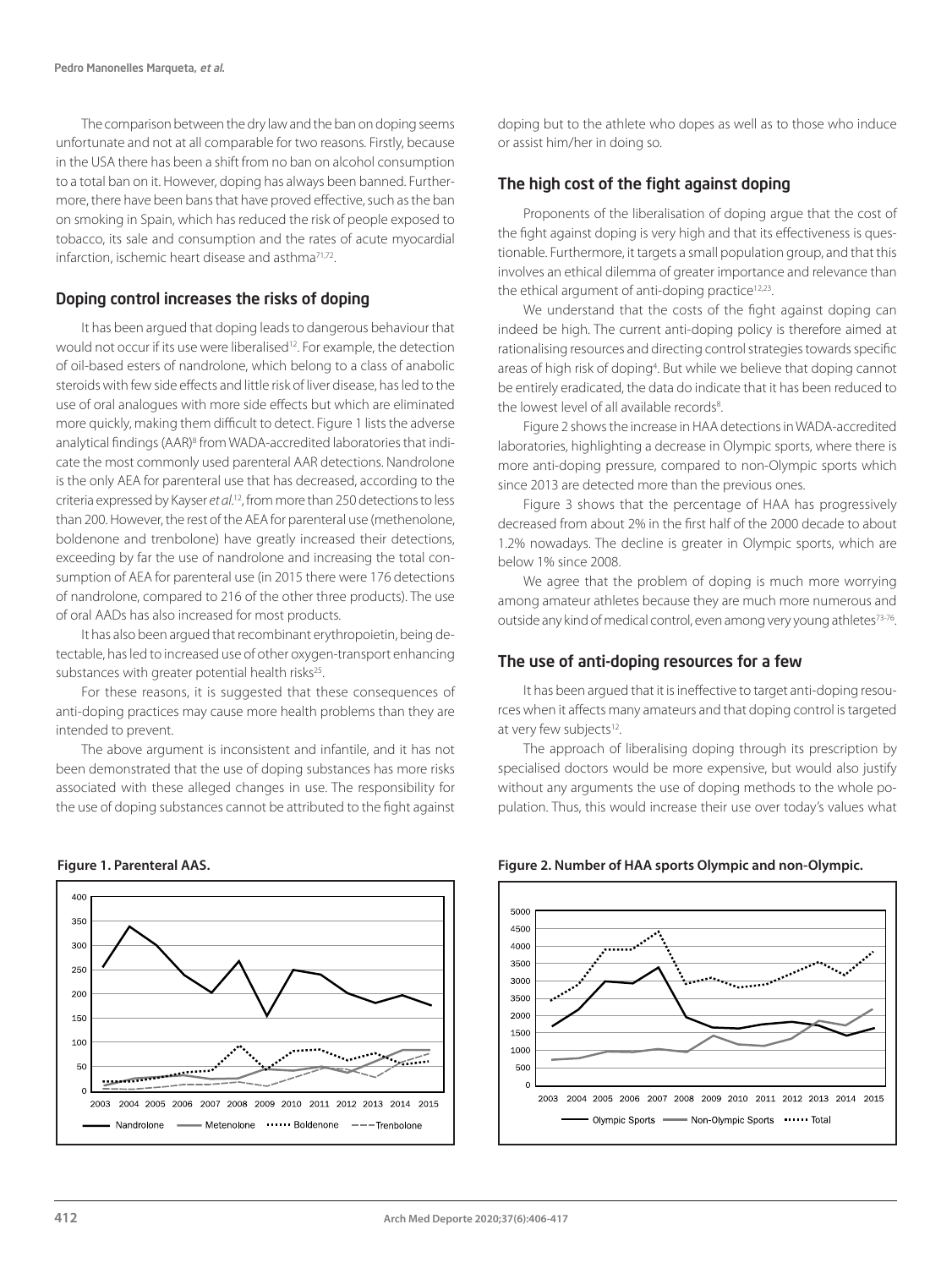**Figure 3. Percentage of HAA sports Olympic and non-Olympic.**



already seems very remarkable. Defending the values of sport and seeking ways of controlling the use of doping substances by amateur athletes is needed.

It has been suggested<sup>11</sup> that the health protection arguments for banning doping are of less importance than those based on protecting sport. In this respect, it is sufficient to refer to the highest legal standard in the world, the Universal Declaration of Human Rights, which states that everyone has the right to health, medical care and health insurance77. Without diminishing the importance of sport as a major activity, it is not mentioned in the above declaration.

### The proposal to liberalise doping under medical supervision

In the light of the above arguments, and in view of the fact that doping should be liberalised, it has been proposed that sports doctors should be able to test athletes for doping<sup>10-13</sup>. However, the risks of total permissiveness in the use of substances should be avoided, This measure would increase doping, but there would be less morbidity and mortality by increasing safety and reducing clandestinity. This would be done under the principle of non-maleficence and protection of privacy<sup>12</sup>.

It seems that the first time this argument was used was in the context of the German Democratic Republic, where there was a massive state doping system in which doctors minimised the dangers of substances, especially anabolics, as long as they were performed under medical supervision<sup>78,79</sup>, which would be less harmful than clandestine doping performed by the athlete himself.

This criterion is widespread among some sports doctors worldwide and is not an exclusive feature of East German medicine at that time. There is a culture of doping among some doctors which is not only justified by the fact that the risks are minimised by medical supervision. Perhaps the real argument lies in economic reasons, and even in the fact that the results achieved by their athletes are notorious.

Proponents of the legalisation of "medically supervised" doping believe that this relationship is comparable to the traditional doctor-

sick relationship. The reality is that this relationship can subordinate medical judgment and client health to performance requirements. This flawed relationship is exacerbated when the doctor becomes dazzled by the athlete's celebrity and successes, causing the doctor to identify so strongly with the athlete's goals and to cause such satisfaction of the athlete's celebrity that he abandons medical standards in favour of the ambitions of the athlete-client who is now in charge of his medical "treatment"79. This can lead to a two-way emotional dependence when the doctor succumbs to the charismatic appeal of the athlete and the athlete reveres the doctor as if he were an infallible guru. In his memoir The Secret Race, doped cyclist Tyler Hamilton writes that the famous Italian doper Michele Ferrari "was our trainer, our doctor, our god"79,80.

The work of the doctor in competitive sport is carried out within a complex ethical framework that invites reflection, because it is not exempt from problems arising from the pressure of the interests of those involved such as the coach, the sponsors and the athlete himself to achieve results<sup>12</sup>. In this context, the role of the doctor is to preserve the athlete's autonomy, to strike a balance between performance and health and to maintain the lifestyle chosen by the athlete.

This leads to situations where optimisation of performance conflicts with the preservation of health, such as when therapeutic measures are applied to keep an athlete competing despite an injury.

While not an easy task, this problem is addressed by maintaining proportionality between the benefits and risks reported to the athlete and the answer to the difficult question of what kind of health risks are acceptable for the athlete to assume.

Regarding performance enhancement, even using currently prohibited procedures, supporters of the liberalisation of doping argue that, in line with the principle of autonomy, the doctor should be at the athlete's service in order to enhance performance. As a result, a doctor in the role of performance enhancer must be responsible for the harmful effects of the use of any medical technology. This would be analogous to the usual role of physicians. They are free in their choice of intervention, pharmacological or otherwise, as long as it is in accordance with current medical knowledge and without iatrogenic disordered effects. Rather than speculating on anti-doping testing procedures, resources should be invested in protecting the integrity of physicians making such judgements.

If doping were permitted under an ethical structure based on the principle of non-maleficence, there would probably be an increase in the use of ergogenic aids, i.e. products currently considered as doping, but this would not lead to an increase in morbidity and mortality<sup>12</sup>. In order to differentiate this strategy from the one implemented in the former German Democratic Republic<sup>35,41</sup>, it would be necessary to ensure better information for athletes on the risks they would have and to guarantee the transparency of this practice, thus preventing a given nation from having advantages for its athletes. Furthermore, doping in a non-clandestine manner could have positive effects on the restricted world of elite sport. In fact, doping practices in the world of amateur sport could be less dangerous and thus the overall incidence of health problems caused by doping could be reduced.

This system of doping supervised and carried out by doctors would not lead to total liberalisation in order to avoid health risks. In fact, supporters of liberalisation recognise that doping has risks, even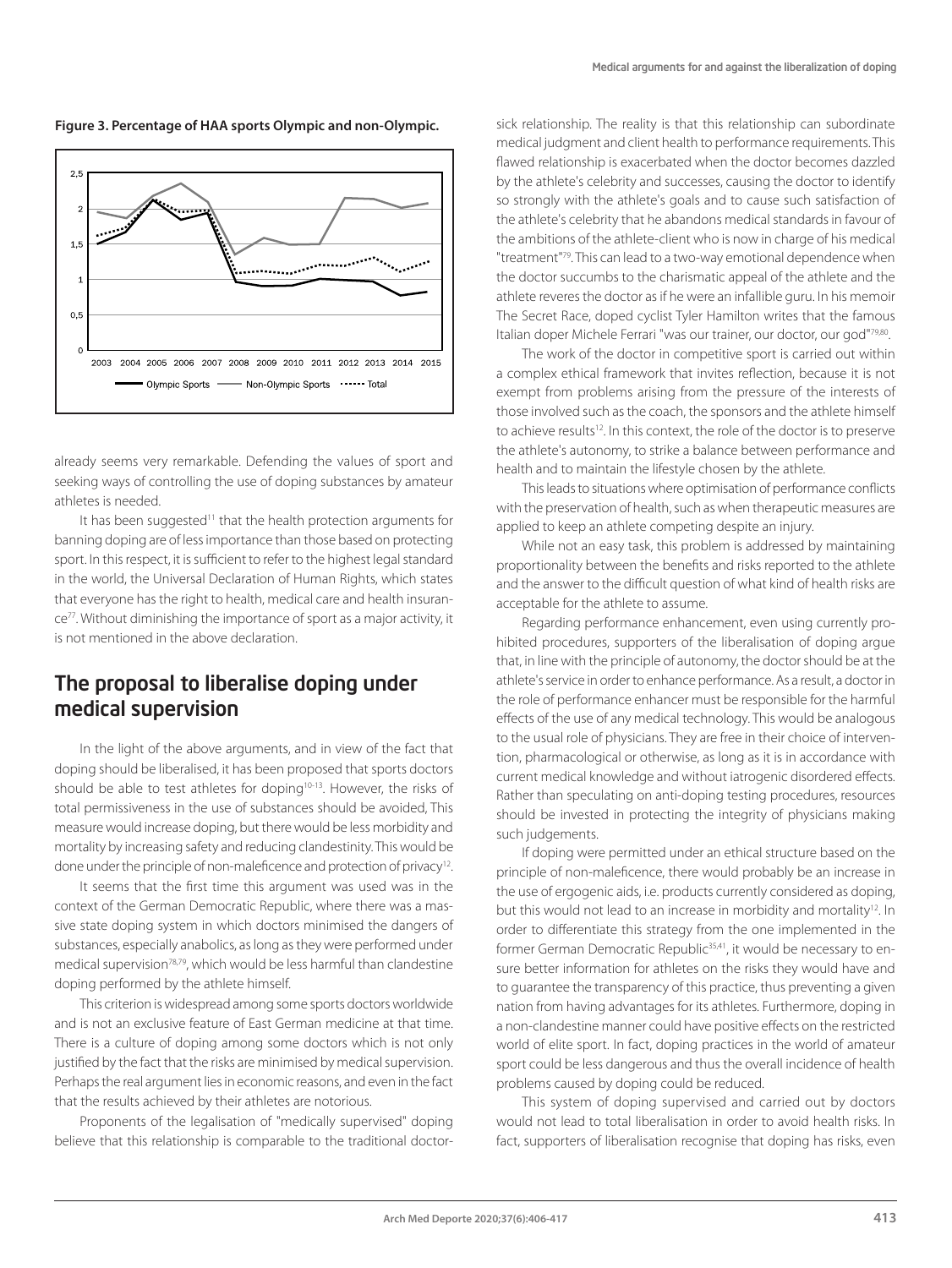fatal risks, which are considered too high a price to pay for sporting success, even in a society which allows self-destructive behaviour<sup>31</sup>. A certain level of ban would therefore remain. Determining what the limit of the ban should be is very difficult, since not many consequences of the use, especially of the new banned substances, are known. In such cases, medicine dictates the prudence that an unresearched substance should not be considered safe or without side effects, even if its side effects are presumed to be rare.

In case of legalisation, the permissible limits of the use of these substances should be determined outside the individual judgement of the physician. If this were the case, athletes would go to the most daring doctor who would give more products or in higher doses, which would cancel out the principle of equal opportunity, as well as increase the risk of side effects. This would require new rules and an international authority to monitor them. The limit on the use of substances, according to the advocates of liberalisation, would be "safety"5 , which would entail maintaining regulations and a control system that, according to the promoters, should be more frequent and complex, which would increase expenditure, and which would furthermore add to the risk of using prohibited substances even if they were under control<sup>10</sup>.

The worst thing would be that all athletes would be forced to take drugs, since the rest would do so and it would be impossible to achieve sporting results without taking drugs.

Another likely result would be an acceleration and aggravation of the pressures on athletes to use higher doses and new combinations of substances in order to stay ahead of competitors. The same dynamic, similar to the arms race, which currently motivates some athletes to take prohibited substances, would lead them to more extreme forms of use if the bans were lifted. It is likely that one of the supposed advantages of lifting the ban (ths safer use) would be offset or overcome by the drive to increasingly use combinations of substances for which it is not known whether they are safe to use. The unknown risks to athletes currently using these substances would be multiplied. As irresponsible experimentation aimed at boosting athletic performance spreads from elite athletes to amateurs who admire and want to emulate their heroes, the public health impact would be amplified.

The dynamics of competition in sport, the effort to constantly seek to gain a competitive advantage, means that, without effective antidoping programmes, athletes will be driven to adopt an increasingly extreme and experimental doping regime in the interests of competitive advantage. No one can predict with certainty the outcome of such a "race of doping substances", but it is almost certain that it will not be benign and that the health of sportsmen and women, elite or amateur, adults or young people, will be put at risk<sup>58</sup>.

It is obvious that the authors of the paper are absolutely against the establishment of a doping system by doctors.

### Effects of liberalisation on children and adolescents

Children and adolescents deserve special attention and it is a medical obligation to provide them with special surveillance and care to avoid the possible negative consequences of practising sport. Surprisingly, there are supporters of the liberalisation of doping who say that if children are allowed to train as professional athletes, then they should be allowed to take the same medication, provided that it is not more dangerous than training<sup>10,81</sup>.

The boundless willingness of doping would have devastating effects. The elimination of the ethical principles of fair play, in an activity in which young people willingly accept the rules that sport represents in its most noble essence, would cause society to lose a large part of these principles and the value of effort and talent in young athletes would be lost. Moreover, it would not be possible to ban doping among young sportsmen and women as long as it was authorised among adults and would encourage the already high level of use of doping substances among the most vulnerable sections of society, such as adolescents and other groups at risk<sup>82</sup>.

From a medical point of view, this reasoning is absolutely unacceptable, because the immediate and long-term effects of pharmacological interventions such as those carried out in doping procedures on under-18 athletes (the cut-off age in most federations) are not known.

Furthermore, training and competition need not be similar to that of adults. They might be harmful and can be changed, while the effects of doping cannot be ignored.

The only reasonable behaviour for people who are concerned about the welfare of children and who wish to preserve the "educational credibility" of sport is to ensure that the unavoidable risks are minimised as much as possible and to avoid the clearly avoidable risks associated with sport for children, including the risks associated with doping<sup>31</sup>. Attempting to justify an additional, pointless evil by pointing to the existence of another inevitable evil is not a persuasive argument.

### Medical ethics

The principles of the medical profession come from the Hippocratic Oath, dating from the 12<sup>th</sup> century, which implies a commitment by the physician to society. According to these principles, which are fully in force, the profession is exercised for the benefit of the patient and without causing him/her any harm<sup>83</sup>.

The Geneva Convention, in various adaptations, establishes as inherent duties of the physician, among others, that he must look after the health of the patient, maintain the noble traditions of the medical profession and not use medical knowledge to contravene human laws, indicating that all this is destined to the fulfilment of the purposes of medicine, among which the prevention of disease and the promotion and preservation of health are the principal ones83.

The evolution of society means that the principles of the Hippocratic J have been adapted to the present day in the following aspects, among others<sup>83</sup>:

− The well-being of the patient which takes precedence over other values and which requires that the interest of the patient alone be served. It should not be influenced by social, administrative or other currents or pressures (including economic ones, as is the case with doping).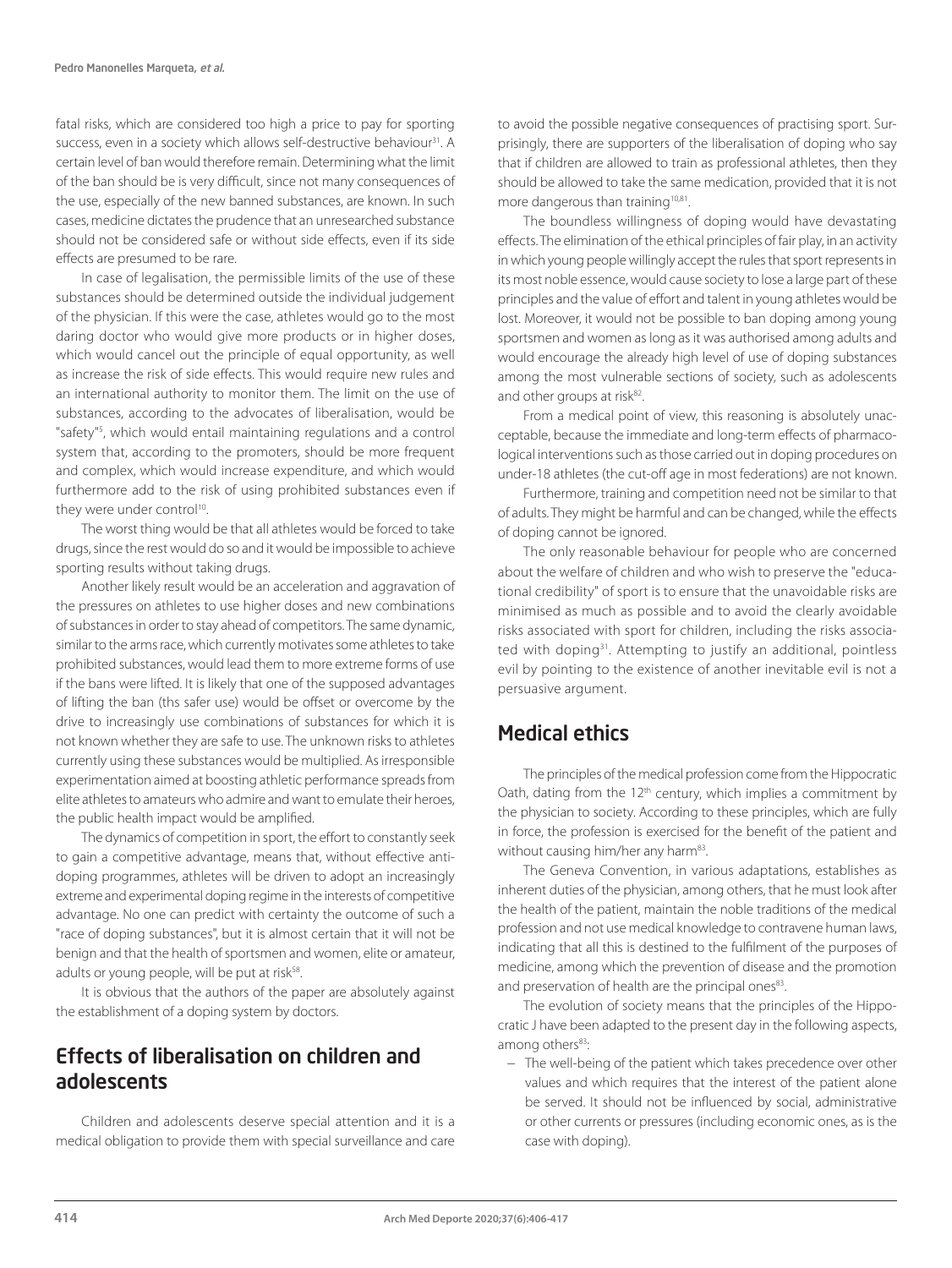- − Patient autonomy. Physicians must respect the decisions of their patients, provided that they do not violate medical ethics or lead to improper practice.
- − Social justice. The doctor is responsible for promoting justice within the health system and also for denouncing injustices or possible discrimination in the provision of health services based on unjustifiable principles (gender, race... or any other, as is the case with doping).
- − Appropriate relationships with patients. The aim is not to maintain an advantageous relationship with patients. The situation of dependency with the doctor can lead to illegal and unethical situations of gain, on any level. This could happen in the case of physician-sponsored doping.
- − Improving access to health care. Its actions include health promotion and disease prevention.
- − Professional responsibilities. Not only leading to the continuous improvement of care and the qualities of care (quality, efficiency, equity, etc.) but they also seek to uphold the principles of the medical profession. They must participate in the establishment of controls in the exercise of the profession in accordance with certain values, and in the correction of deviations if they occur. This means that physicians have individual responsibility for the practice of their profession, but also collective responsibility.

Doctors must reaffirm their loyalty to the principles and commitments of professionalism which are their principles and which allow them to exercise their profession with dignity.

The Spanish Law<sup>84</sup> indicates several mandates that must be taken into account by doctors who will be guided in their actions by the service to society, the interest and health of the citizen to whom the service is provided, the rigorous fulfilment of the deontological obligations, determined by the professions themselves in accordance with the legislation in force, and the criteria of standard practice or, where appropriate, the general uses proper to their profession.

It is essential to emphasise these later concepts of prevention, promotion and conservation of health, because they include as the object of the doctor's work not only patients or the sick, but also healthy individuals, including sportsmen and women<sup>85</sup>, who are the special object of the work of sports medicine<sup>86</sup>.

To satisfy these principles, not everything is valid. Physicians carry out their profession through a commitment to medical science and to the sick, and these commitments are established through a contract with society. The basis of that contract is professionalism, the principles of which must be respected by the physician himself and by society.

It has been said that the health risk of doping, under appropriate supervision (in which the doctor would facilitate the doping procedure and would play a very important role), would be easier to justify and that the doctor cannot simply assume that doping is, per se, more dangerous than the risks of participating in elite sport<sup>12</sup>. The doctor does his job by treating the athlete, like any patient, for any medical problem, whether or not it stems from the risk of the sport. What is not part of their job or ethics is the assumption that it may indicate patterns of doping in elite sport, since the risks are lower than those of some sports for their own practice.

Although this paper focuses on the medical aspects of the controversy over the use of prohibited substances, including the ethical aspects that have to do with medicine, it does not seem inappropriate to recall that the vast majority of athletes practices sport in search of the values it embodies. In addition, spectators enjoy and admire the forms of human excellence that are developed in this activity<sup>58</sup>. Moreover, the values of sport continue to be a model for most citizens<sup>31</sup>.

Consideration of the risks of doping relates to the question of whether the doctor's actions in this context are consistent with his professional essence of establishing the health of the patient as his first concern, in a similar way to what happens with cosmetic surgery. In this case, when surgery is considered, there is an inevitable risk from the surgery itself, but in the case of sports performance enhancement the risks of doping substances are unnecessary.

In contrast, the risks involved in the use of performance enhancing drugs in sport are unnecessary, which means that doctors would be unnecessarily exposing their patients to risks in an attempt to make sport more attractive. If doctors were to administer unauthorised doping agents, they would be involved in a violation of the rules of sport<sup>31</sup>.

### **Conclusions**

The doping control system, although it has been greatly improved in recent years, needs to be refined in certain respects such as the system for detecting substances and the reasons for their inclusion on the prohibited lists. However, partial liberalisation of doping under supervision would not only fail to solve the problem but would aggravate it by increasing the consumption of substances and spreading it throughout the athlete population.

Moreover, the doctor is a professional whose work is much more important than satisfying the impulse and pretensions of some individuals, and should not be separated from his or her deontological principles, which is the only way to make medicine a respected and extraordinarily useful profession for society.

The authors declare no conflict of interest and do not have any financial disclosures.

### Conflict of interest

The authors do not declare a conflict of interest.

### **Bibliography**

- 1. Manonelles P, Pigozzi F, Terreros JL. Un poco de historia. En: *Guía de prevención del dopaje. Lo que el deportista debe conocer sobre el dopaje y su prevención*. Pedro Manonelles Marqueta. Antonio Luque Rubia. Murcia. UCAM Universidad Católica San Antonio de Murcia. 2015;21-36.
- 2. Dvorak J, Saugy M, Pitsiladis YP. Challenges and threats to implementing the fight against doping in sport. *Br J Sports Med*. 2014;48:807-9.
- 3. International Convention Against Doping In Sport. UNESCO. París, 19 de octubre de 2005.
- 4. *World Anti-Doping Code*. World Anti-Doping Agency. Montreal. 2015.
- 5. Striegel H, Ulrich R, Simon P. Randomized response estimates for doping and illicit drug use in elite athletes. *Drug Alcohol Depend.* 2010;106:230-2.
- 6. De Hon O, Kuipers H, van Bottenburg M. Prevalence of doping use in elite sports: a review of numbers and methods. *Sports Med*. 2015;45:57-69.
- 7. Pitsiladis Y, Ferriani I, Geistlinger M, de Hon O, Bosch A, Pigozzi F. A Holistic antidoping approachfor a fairer future for sport. *Curr Sports Med Rep*. 2017;16:222-4.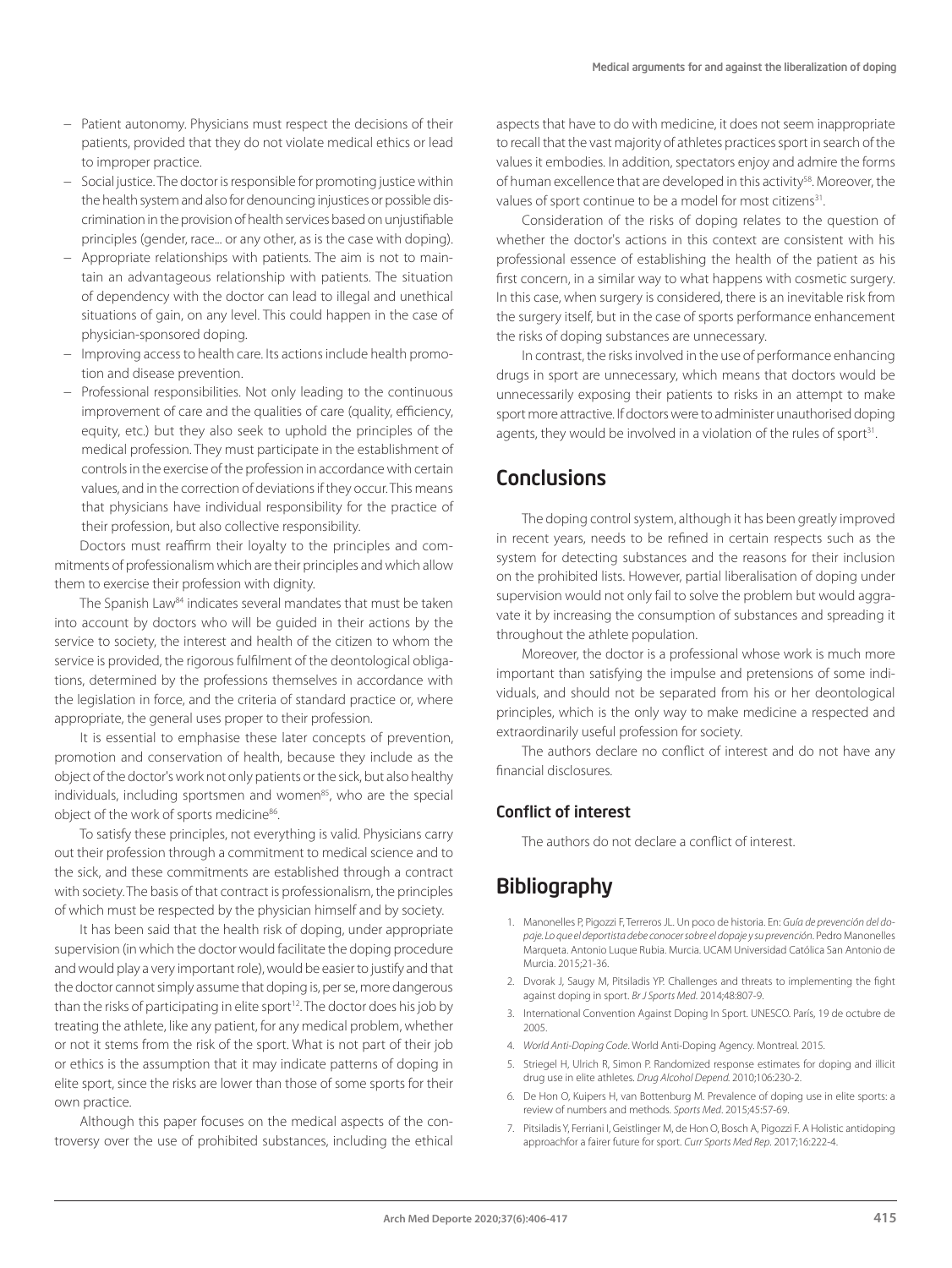- 8. Anti-doping testing figures. WADA-AMA. (consultado 01/08/2017). Disponible en:https://www.wada-ama.org/en/resources/laboratories/anti-doping-testing-figures.
- 9. Petróczi A, Aidman EV, Hussain I, Deshmukh N, Nepusz T, Uvacsek M, Tóth M, Barker J, Naughton DP. Virtueor pretense? Looking behind self-declared innocence in doping. *PLoSOne.* 2010 ;5:e10457.
- 10. Savulescu J, Foddy B, Clayton M. Why we should allow performance enhancing drugs in sport. *Br J Sports Med*. 2004;38:666-70.
- 11. Pérez Triviño JL. El dopaje: una visión alternativa. *El Cronista del Estado social y democrático de Derecho.* 2013;35:1-32.
- 12. Kayser B, Mauron A, Miah A. Currentanti-doping policy: a critical appraisal. *BMC Medical Ethics.* 2007;8:2.
- 13. Vicente Pedraz M. Debate sobre salud pública y despenalización del dopaje. *Rev Saúde Pública*. 2013;47:1011-4.
- 14. Laure P. Doping: epidemiologica lstudies. *Presse Med.* 2000;29:1365-72.
- 15. Laure P, Lecerf T, Friser A, Binsinger C. Drugs, recreational drug use and attitudes towards doping of high school athletes. *Int J Sports Med*. 2004;25:133-8.
- 16. Thiblin I, Petersson A. Pharmacoepidemiology of anabolic androgenic steroids: a review. *Fundam Clin Pharmacol*. 2005; 19:27-44.
- 17. Alaranta A, Alaranta H, Holmila J, Palmu P, Pietila K, Helenius I. Self-reported attitudes of elite athletes towards doping: differences between type of sport. *Int J Sports Med.*  2006;27:842-6.
- 18. Dietz P, Dalaker R, Letzel S, Ulrich R, Simon P. Analgesics use in competitive triathletes: its relationship to doping and on predicting it susage. *J Sports Sci.* 2016;34:1965-9.
- 19. Pesta DH, Angadi SS, Burtscher M, Roberts CK. The effects of caffeine, nicotine, ethanol, and tetrahydrocannabinol on exercise performance. *Nutr Metab (Lond).* 2013;10:71.
- 20. Paluska SA. Caffeine and exercise. *Curr Sports Med Rep*. 2003;2:213-9.
- 21. Del Coso J, Muñoz G, Muñoz-Guerra J. Prevalence of caffeine use in elite athletes following its removal from the World Anti-Doping Agency list of banned substances. *Appl Physiol Nutr Metab.* 2011;36:555-61.
- 22. Monitoring program. WADA-AMA. (consultado 12/08/2017). Disponible en: https:// www.wada-ama.org/en/resources/science-medicine/monitoring-program.
- 23. Kayser B, Smith AC. Globalisation of anti-doping: the reverse side of the medal. *BMJ.* 2008;337:a584.
- 24. Terapeutic use exemptions. WADA-AMA. Consultado 16/08/2017. Disponible en: https://www.wada-ama.org/en/what-we-do/science-medical/therapeutic-useexemptions.
- 25. Schumacher YO, Ashenden M. Doping with artificial oxygen carriers: an update. *Sports Med.* 2004;34:141-150.
- 26. Naranjo Orellana J, Centeno Prada RA, Carranza Márquez MD. Use of beta2 agonists in sport: are the present criteria right? *Br J Sports Med.* 2006;40:363-6.
- 27. Overbye M, Wagner U. Between medical treatment and performance enhancement: an investigation of how elite athletes experience Therapeutic Use Exemptions. *Int J Drug Policy.* 2013;24:579-88.
- 28. Fuentes E. Entrevista en Marca. 2013. Consultado el 22-8-2107. Disponible en: http:// www.marca.com/2013/04/04/ciclismo/1365029848.html.
- 29. Pérez Triviño JL. ¿Qué hay de malo en el dopaje?. Consultado el 6-6-2107. Disponible en: http://www.jlperezt.com/blog-/que-hay-de-malo-en-el-dopaj.html.
- 30. Manonelles Marqueta P, De Teresa Galván C, Alacid Cárceles F, Álvarez Medina J, Del Valle Soto M, Gaztañaga Aurrekoetxea T, Gondra del Río J, Luengo Fernández E, Martínez Romero JL, Palacios Gil-Antuñano N. Deporte recreacional saludable. Documento de consenso de la Sociedad Española de Medicina del Deporte (SEMED-FEMEDE). *Arch Med Deporte.* Volumen 2016; 33, Supl 2: 8-40.
- 31. Wiesing U. Should performance-enhancingdrugs in sport be legalized under medical supervision? *Sports Med.* 2011;41:167-76.
- 32. Ramos Gordillo AS. Lucha contra el dopaje como objetivo de salud. *Adicciones*. 1999; 11:299-310.
- 33. López Frías FJ. Una propuesta dialógica para el debate en torno al dopaje. Ágora *Papeles de Filosofía*. 2015;34:145-65.
- 34. Kondric M, Sekulic D, Petroczi A, Ostojic L, Rodek J, Ostojic Z. Is there a danger for myopia in anti-doping education? Comparative analysis of substance use and misuse in Olympic racket sports calls for a broader approach. *Subst Abuse Treat Prev Policy.*  2011;6:27.
- 35. Franke WW, Berendonk B. Hormonal doping and androgenization of athletes: a secret program of the German Democratic Republic government. *Clin Chem.* 1997;43:1262-79.
- 36. Verroken M. Ethical aspects and the prevalence of hormone abuse in sport. *J Endocrinol.*  2001;170:49-54.
- 37. Loland S. The ethics of performance-enhancing technology in sport. *Journal of the Philosophy of Sport.* 2009; 36:152-65.
- 38. Deligiannis A, Björnstad H, Carre F, Heidbüchel H, Kouidi E, Panhuyzen-Goedkoop NM, Pigozzi F, Schänzer W, Vanhees L; ESC Study Group of Sports Cardiology. ESC study group of sports cardiology position paper on adverse cardiovascular effects of doping in athletes. *Eur J Cardiovasc Prev Rehabil*. 2006;13:687-94.
- 39. Dhar R, Stout CW, Link MS, Homoud MK, Weinstock J, Estes NA 3rd. Cardiovascular toxicities of performance-enhancing substances in sports. *Mayo Clin Proc.* 2005;80:1307-15.
- 40. Pope HG Jr, Wood RI, Rogol A, Nyberg F, Bowers L, Bhasin S. Adverse health consequences of performance-enhancing drugs: an Endocrine Society scientific statement. *Endocr Rev.* 2014;35:341-75.
- 41. Tuffs A. Doped East German athletes to receive compensation. *BMJ*. 2002;324:1544.
- 42. Wagner KF, Katschinski DM, Hasegawa J, Schumacher D, Meller B, Gembruch U, Schramm U, Jelkmann W, Gassmann M, Fandrey J. Chronic in born erythrocytosis leads to cardiac dysfunction and premature death in mice overexpressing erythropoietin. *Blood.* 2001;97:536-42.
- 43. Heuberger JA, Cohen Tervaert JM, Schepers FM, Vliegenthart AD, Rotmans JI, Daniels JM, Burggraaf J, Cohen AF. Erythropoietin doping in cycling: lack of evidence for efficacy and a negativerisk-benefit. *Br J Clin Pharmacol.* 2013;75:1406-21.
- 44. Meyers DE, Cuneo RC. Controversies regarding the effects of growth hormone on the heart. *Mayo Clin Proc.* 2003;78:1521-6.
- 45. Wells DJ. Gene doping: the hype and the reality. *Br J Pharmacol.* 2008;154:623-31
- Amthor H, Macharia R, Navarrete R, Schuelke M, Brown SC, Otto A, Voit T, Muntoni F, Vrbóva G, Partridge T, Zammit P, Bunger L, Patel K. Lack of myostatin results in excessive muscle growth but impaired forcé generation. *Proc Natl Acad Sci U S A*. 2007;104:1835-40.
- 47. Pärssinen M, Kujala U, Vartiainen E, Sarna S, Seppälä T. Increased premature mortality of competitive powerlifters suspected to have used anabolic agents. *Int J Sports Med.* 2000;21:225-7.
- 48. Código de Deontología Médica. Guía de ética médica. Consejo General de Colegios Oficiales de Médicos. Organización Médica Colegial. Madrid. Julio 2011. Consultado 5 de junio de 2017. Disponible en: https://www.cgcom.es/sites/default/files/codigo\_deontologia\_medica.pdf.
- 49. Código ético en Medicina del Deporte de la Federación Española de Medicina del Deporte. *Arch Med Deporte*. 2010; 139: 347-8.
- 50. Code of Ethics. International Federation of Sports Medicine. Consultado 11 de agosto de 2017. Disponible en:http://www.fims.org/files/8214/1933/5848/FIMSCodeOfEthics.pdf.
- 51. Pérez Triviño JL. Gene doping and the ethics of sport: between enhancement and post humanism. *Int J Sports Science.* 2011;1:1-8.
- 52. McCabe SE, West BT, Veliz P, McCabe VV, Stoddard SA, Boyd CJ. Trends in medical and nonmedical use of prescription opioids among US adolescents: 1976-2015. *Pediatrics.*  2017;139. pii: e20162387.
- 53. (ACOG Committee on Health Care for Underserved Women; American Society of Addiction Medicine. ACOG Committee Opinion No. 524: Opioid abuse, dependence, and addiction in pregnancy. *Obstetrics and Gynecology*. 2012;119:1070–6.
- 54. Wilens TE, Carrellas NW, Martelon M, Yule AM, Fried R, Anselmo R, McCabe SE. Neuropsychological functioning in college students who misuse prescription stimulants. *Am J Addict.* 2017;26:379-387.
- 55. Catlin DH, Fitch KD, Ljungqvist A. Medicine and science in the fightagainst doping in sport. *J Intern Med*. 2008;264:99-114.
- 56. Connor JM, Mazanov J. Wouldyou dope? A general population test of the Goldman dilemma. *Br J Sports Med*. 2009;43:871-2.
- Shuster S, Devine JW. The banning of sportsmen and women who fail drug tests is unjustifiable. *J R Coll Physicians Edinb.* 2013;43:39–43.
- 58. Murray TH. Defender los valores y la ética del deporte: la relación entre la lucha contra el dopaje y los valores deportivos y la ética. UNESCO. SHS/2010/ PI/H/1. (consultado 01/08/2017). Disponible en: http://unesdoc.unesco.org/ images/0018/001884/188404s.pdf.
- 59. Bhasin S, Storer TW, Berman N, Callegari C, Clevenger B, Phillips J, Bunnell TJ, Tricker R, Shirazi A, Casaburi R. The effects of supraphysiologic doses of testosterone on muscle size and strength in normal men. *N Engl J Med*. 1996;335:1-7.
- 60. Elashoff JD, Jacknow AD, Shain SG, Braunstein GD. Effects of anabolic androgenic steroids on muscular strength. *Ann Intern Med.* 1991;115:387-93.
- 61. VanHelder WP, Kofman E, Tremblay MS. Anabolic steroids in sport. *Can J Sport Sci.*  1991;16:248-57.
- 62. Hartgens F, Kuipers H. Effects of androgenic-anabolicsteroids in athletes. *Sports Med.*  2004;34:513-54.
- Ekblom B, Goldbarg AN, Gullbring B. Response to exercise after blood loss and reinfusion. *J Appl Physiol.*1972;33:175-80.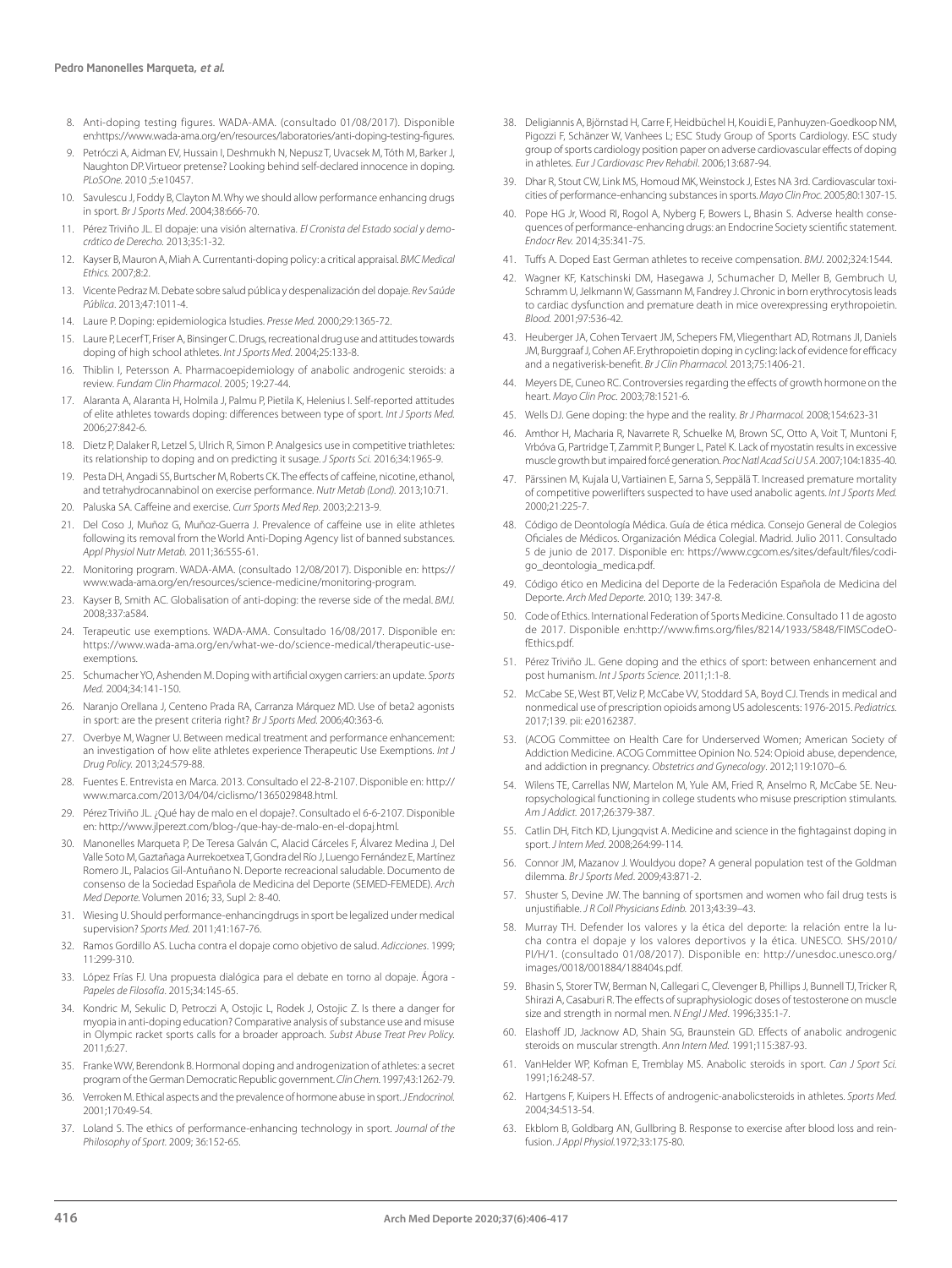- 64. Lundby C, Robach P, Saltin B. The evolving science of detection of 'blood doping'. *Br J Pharmacol.* 2012;165:1306-15.
- 65. Lippi G, Franchini M, Guidi GC. Prohibition of artificial hypoxic environments in sports: health risks rather than ethics. *Appl Physiol Nutr Metab*. 2007;32:1206-7.
- 66. FINA requirements for swimwear approval (FRSA). Regulations valid for swimwear to be approved with ffect from January 1, 2017. Consultado 28/7/2017. Disponible en: http://www.fina.org/sites/default/files/frsa.pdf.
- 67. Foddy B. Sabulescu J. Ethics of performance enhancement in sport: drugs and gene doping. In: Ashcroft RE, Dawson A, Draper H, *et al.*, editors. *Principles of health care ethics.* 2nd. Ed. London: Wiley, 2007:511-20.
- 68. Hall W. What are the policy lessons of National Alcohol Prohibition in the United States, 1920-1933? *Addiction*. 2010;105:1164-73.
- 69. Burnham JC. New perspectives on the prohibition 'Experiment' of the 1920's," *Journal of Social History* 1968; 2: 51–68; Clark, Deliver us from evil, 145–158; Kerr, Organizing for Prohibition, 276-277; Tyrrell, "US Prohibition Experiment," 1406.
- 70. Blocker JS Jr. Didprohibition really work? Alcohol prohibition as a public health innovation. *Am J Public Health*. 2006;96:233-43.
- 71. Ministerio de Sanidad, Servicios Sociales e Igualdad. Informe a las Cortes Generales de evaluación del impacto sobre la salud pública de la Ley 42/2010. 2011. (Consultado 19/07/2017) Disponible en: https://www.msssi.gob.es/ciudadanos/proteccionSalud/ tabaco/docs/Informe\_Impacto\_Salud\_Ley\_Tabaco.pdf.
- 72. Pinilla J, Abásolo I. The effect of policies regulating tobacco consumption on smoking initiation and cessation in Spain: is it equal across socioeconomic groups? *Tob Induc Dis.* 2017;15:8.
- 73. Laure P, Binsinger C. Doping prevalence among preadolescent athletes: a 4-year follow-up. *Br J Sports Med*. 2007;41:660–663.
- 74. Miah A. Doping and the child: an ethical policy for the vulnerable. *Lancet.* 2005; 366:874-876.
- 75. DuRant RH, Rickert VI, Ashworth CS, Newman C, Slavens G. Use of multiple drugs among adolescents who use anabolic steroids. *N Engl J Med*. 1993; 328:922-6.
- 76. Reardon CL, Creado S. Drug abuse in athletes. *Subst Abuse Rehabil*. 2014;5:95-105.
- 77. Declaración Universal de los Derechos Humanos, proclamada por la Asamblea General de las Naciones Unidas el 10 de diciembre de 1948. Consultado el 12-8-2107. Disponible en:http://www.cnrha.msssi.gob.es/bioetica/pdf/Universal\_Derechos\_Humanos.pdf.
- Reinold M. Doping in Deutschland von 1950 bis heute aus historisch-soziologischer Sicht im Kontext ethischer Legitimation. Humboldt-Universität zu Berlin/Westfälische Wilhelms-Universität Münster; Consultado 17/04/2013. Disponible en: http://www. bisp.de/SharedDocs/Downloads/Aktuelles/Stellungnahme\_BISp\_DiD\_2013\_27\_08. pdf?\_\_blob=publicationFile. Consultado: 7/08/2017.
- 79. Hoberman J. Physicians and the sports doping epidemic. *Virtual Mentor.* 2014;16:570-4.
- 80. Hamilton T, Coyle D. the secretrace: inside the hidden world of the Tour de France: doping, cover-ups, and winning at all costs. New York: Bantam Books, 2012:102, citado en Hoberman J. Physicians and the sports doping epidemic. *Virtual Mentor.*  2014;16:570-4.
- 81. ZECO. entrale Kommission zur Wahrung ethischer Grundsatze in der Medizin und ihren Grenzgebieten (Zentrale Ethikkommission) bei der Bundesarztekammer. Doping und arztliche Ethik. Deutsches Arzteblatt 2009; 106: A 360-4. Citado en: Wiesing U. Should performance-enhancing drugs in sport be legalized under medical supervision? *Sports Med.* 2011;41:167-76.
- 82. Baron DA, Martin DM, AbolMagd S. Doping in sports and its spread to at-risk populations: an international review. *World Psychiatry*. 2007;6:118-23.
- 83. Núñez-Cortés JM, Del Llano Señarís JE. *Ser médico. Los valores de una profesión*. 2ª ed. 2012. Madrid. Unión Editorial.
- 84. Ley 44/2003, de 21 de noviembre, de ordenación de las profesiones sanitarias. *BOE*  núm. 280, sábado 22 noviembre 2003. 41442-41458.
- Ley 41/2002, de 14 de noviembre, básica reguladora de la autonomía del paciente y de derechos y obligaciones en materia de información y documentación clínica. *BOE*  núm. 274, viernes14 noviembre 2002. 40126-40132.
- 86. Frontera W. Anoverview of Sports Medicine. On: International Federation of Sports Medicine. International Sports Medicine Directory. Champaign. *Human Kinetics.*  2001;3-9.